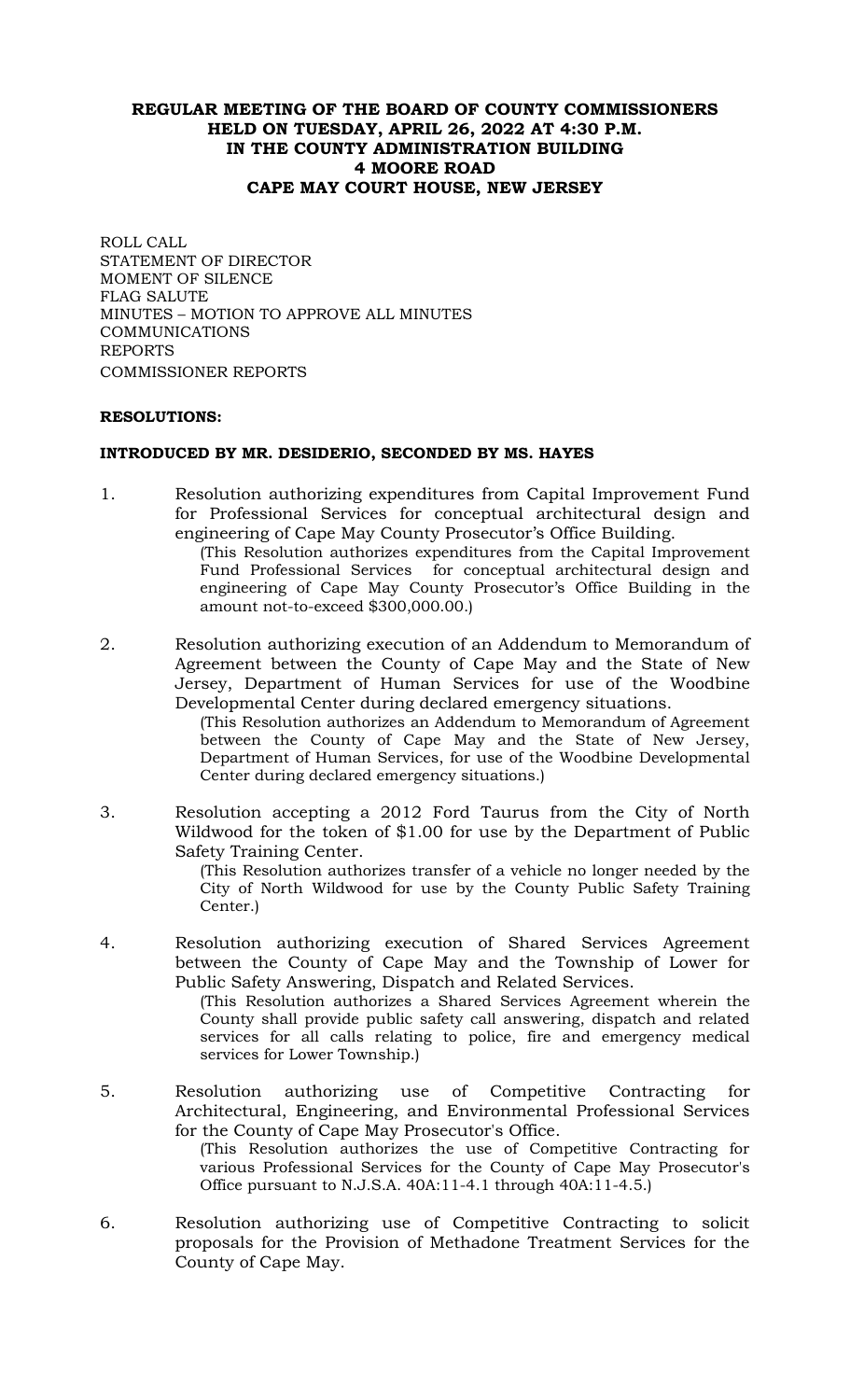(This Resolution authorizes the use of Competitive Contracting for Methadone Treatment Services for the County of Cape May pursuant to N.J.S.A. 40A:11-4.1 through 40A:11-4.5.)

7. Resolution awarding Contract No. C2-76 to Bonfire Engineering and Consulting, Inc. to provide a Broadband Assessment and Feasibility Study for the County of Cape May in the amount of \$238.935.00.

(This Resolution awards Contract No. C2-76 to Bonfire Engineering and Consulting, Inc. to provide a Broadband Assessment and Feasibility Study for the County of Cape May, in the amount of \$238,935.00, for a term of one (1) year commencing on April 27, 2022, expiring upon project completion and closeout pursuant to N.J.S.A. 40A:11-15(9).)

8. Resolution amending Contract No. C1-194 with International City Management Association Retirement Corporation dba MissionSquare Retirement for Deferred Compensation Plan Services for the County of Cape May.

(This Resolution amends Contract No. C1-194 with International City Management Association Retirement Corporation (ICMA-RC) dba MissionSquare Retirement to approve the Amendment to the Administrative Services Agreement, Addendum 1, effective April 4, 2022.)

9. Resolution rejecting all proposals submitted April 13, 2022, in response to 2022 Specification No. 7 to furnish and deliver maintenance of existing County Wide Security Access & Video Surveillance Systems.

> (This Resolution rejects all proposals received April 13, 2022, for 2022 Specification No. 7, pursuant to N.J.S.A. 40A:11-13.2(d) substantially revise the specifications.)

- 10. Resolution authorizing Grant Application to New Jersey Department of State, Division of Travel and Tourism for FY23 Cooperative Marketing Grant No. TRAV-2023-CMP-00015 for the period 10/31/22 to 12/31/23 in the amount of \$31,250.00.
	- (This Resolution authorizes application for funds to promote tourism opportunities for the period  $10/31/22$  through  $12/31/23$ ).

## **INTRODUCED BY MR. PIERSON, SECONDED BY MR. MOREY**

11. Resolution granting and amending various Leaves of Absence to County Employees.

(This Resolution authorizes County Employees to be placed on a Leave of Absence in accordance with the County Leave of Absence Policy and the Family Medical Leave Act (FMLA).)

12. Resolution approving the monthly disbursements from the Department of Human Services for the TANF, General Assistance and Clearing Accounts.

(This Resolution accepts and approves the monthly disbursements for the TANF, General Assistance and Clearing Accounts as submitted by the Fiscal Department for the Department of Human Services.)

- 13. Resolution declaring the month of May 2022 as Mental Health Awareness Month in Cape May County. (This Resolution declares the month of May 2022 as Mental Health Awareness Month in Cape May County.)
- 14. Resolution authorizing amendments to various Memorandums of Understanding for Disease Prevention and Health Promotion Service Program Dental Grants.

(This Resolution authorizes amendments to various Memorandums of Understanding for Disease Prevention and Health Promotion Service Program Dental Grants.)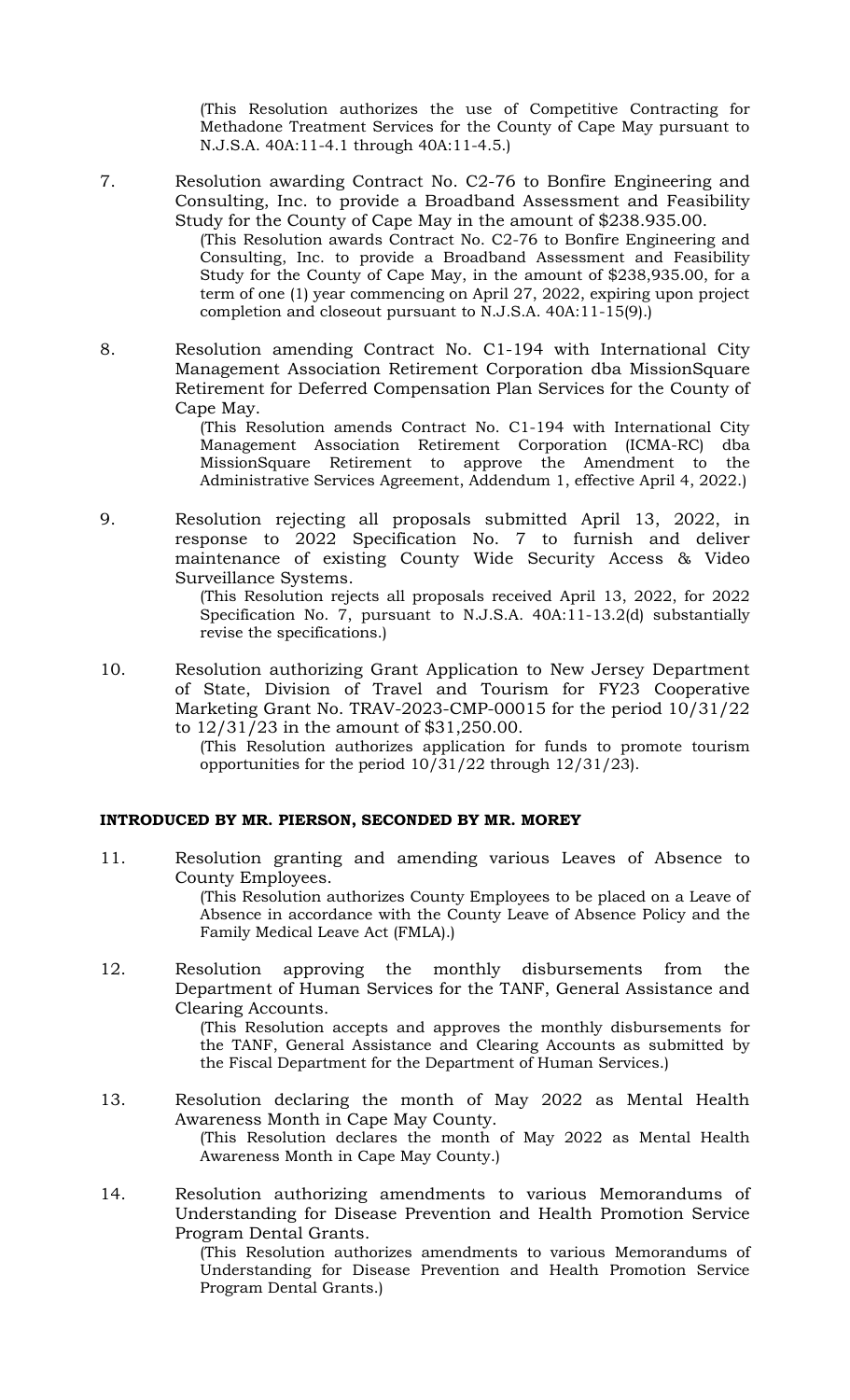15. Resolution applying to New Jersey Department of Health for Cancer Education and Early Detection Grant No. DCHS23CED006 for the period of July 1, 2022 to June 30, 2023 for a total amount of \$146,939.00.

> (This Resolution authorizes submission of an application to New Jersey Department of Health for grant funds for the period of 7/1/22 through 6/30/22.)

16. Resolution applying to New Jersey Department of Health for Special Child Health Services Case Management Unit in the amount of \$45,000.00 for the period 7/1/22 through 6/30/23.

(This Resolution authorizes submission of an application to New Jersey Department of Health for grant funds to provide coordination of service and advocacy for those registered through the program for the period of 7/1/22 through 6/23/23.)

17. Resolution authorizing application to Department of Children and Families Division of Child Protection and Permanency for SFY 2023 Grant Funds for Human Services Advisory Council (HSAC) for period of 1/1/22 through 6/30/23 for a total amount of \$94,287.00.

(This Resolution authorizes application for funding for Human Services Advisory Council Grant for the period of 7/1/22 through 6/30/23 in the amount of \$94,287.00.)

18. Resolution amending Resolution No. 522-21 authorizing Shared Services Agreement with Atlantic County for Public Health Officer Services.

(This Resolution amends a Shared Services Agreement with Atlantic County for Public Health Officer Services.)

# **INTRODUCED BY MS. HAYES, SECONDED BY MR. DESIDERIO**

19. Resolution supplementing the 2022 Salary Resolution and approving appointments and salaries. (This Resolution authorizes the hiring of new County employees,

temporary assignment pay, salary changes or corrections, title changes and promotions of County employees when applicable.)

20. Resolution authorizing the Board to hold a meeting excluding the public on April 26, 2022 at 3:30 p.m. or as soon thereafter as possible or as practicable.

> Matters falling within attorney-client privilege, pursuant to N.J.S.A. 10:4-12(b)(7) and the purchase, lease or acquisition of real property, pursuant to N.J.S.A. 10:4-12(b)(5).

(This Resolution authorizes the Board of County Commissioners to conduct a meeting excluding the public at the stated time in accordance with the Open Public Meetings Act, N.J.S.A. 10:4-1, et seq.)

21. Resolution authorizing Application and Indemnification Agreement with the Kyle Martin Brown Foundation for use of County Park Central for a 5K Run/Family Fun Walk.

(This Resolution grants permission to the Kyle Martin Brown Foundation to hold a 5K Run/Fun Walk on May 7, 2022, at County Park Central.)

22. Resolution applying to New Jersey Department of Military and Veterans Affairs for Veterans Transportation Grant No. VL23T73 in the amount of \$13,000.00.

(This Resolution applies to the State of New Jersey to support the Veterans Transportation Program for period of 7/1/22 through 6/30/23.)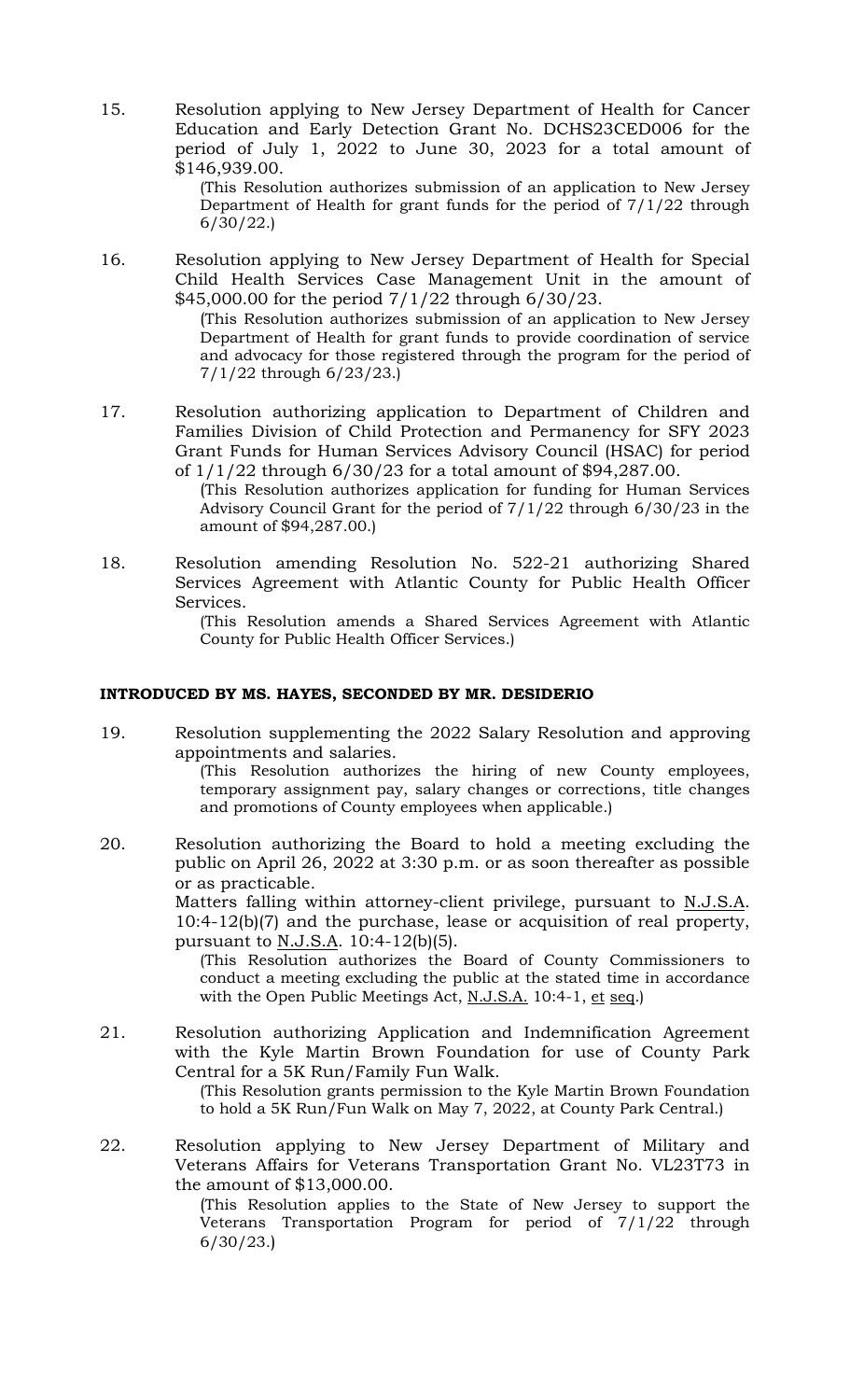#### **INTRODUCED BY MR. MOREY, SECONDED BY MR. PIERSON**

23. Resolution authorizing the County of Cape May to enter into Encroachment and Indemnification Agreements with Courtney Hoy and Debra Klebanoff regarding Right-of-Way along Third Avenue, Borough of Stone Harbor.

(This Resolution authorizes a formal agreement between the County of Cape May and the owner and applicant of Lot 115 in Block 95.03 of Stone Harbor, to allow for an encroachment into the County right-of-way of Third Avenue.)

24. Resolution authorizing the County of Cape May to enter into Encroachment and Indemnification Agreements with Tricia Price and Sueanne Montanari regarding Right-of-Way along Third Avenue, Borough of Stone Harbor.

> (This Resolution authorizes a formal agreement between the County of Cape May and the owners/applicants of Lots 117 and 118 in Block 97.03 of Stone Harbor, to allow for an encroachment into the County right-ofway of Third Avenue.)

25. Resolution reappointing Scott Halliday to the Cape May County Bridge Commission.

> (This Resolution authorizes the reappointment of Scott Halliday to the Cape May County Bridge Commission for a term of 3 years.)

26. Resolution authorizing the execution of a Historic Preservation Trust Fund Grant Agreement with the Historic Cold Spring Village Foundation for the project known as Historic Cold Spring Village: Corson Hand House, Dennisville Inn, and Ezra Norton House providing for a portion of the funding of this project, in a total amount not to exceed \$61,560.00, with adoption of all other terms and conditions of the annexed schedules.

> (This Resolution authorizes a Historic Preservation Trust Fund Grant Agreement with the Historic Cold Spring Village Foundation for funding for the above-referenced project under the Open Space Program, pursuant to N.J.S.A. 40:12-16, et seq.)

27. Resolution authorizing the execution of a Shared Services Agreement with the Township of Middle for the project known as "Norbury's Landing Park" providing for the funding of a portion of this project, in a total amount not to exceed \$230,256.00 with adoption of all other terms and conditions of the annexed schedules.

> (This Resolution authorizes a Shared Services Agreement with the Township of Middle for funding for the above-referenced project under the Open Space Program, pursuant to N.J.S.A. 40:12-16, et seq.)

28. Resolution authorizing the execution of a Historic Preservation Trust Fund Grant Agreement with the Naval Air Station Wildwood Foundation for the project known as Restoration of Hangar #1 Shed Roof, Stairwells, Southwest Tower, North Elevation and Doors, providing for a portion of the funding of this project, in a total amount not to exceed \$93,811.00, with adoption of all other terms and conditions of the annexed schedules.

> (This Resolution authorizes a Historic Preservation Trust Fund Grant Agreement with the Naval Air Station Wildwood Foundation for funding for the above-referenced project under the Open Space Program, pursuant to <u>N.J.S.A.</u> 40:12-16, et seq.)

29. Resolution authorizing the execution of a Shared Services Agreement with the Borough of Wildwood Crest for the project known as "Wildwood Crest Beach Street End Parks- Public Beach Access Improvement Project" providing for the funding of a portion of this project, in a total amount not to exceed \$2,500,000.00 with adoption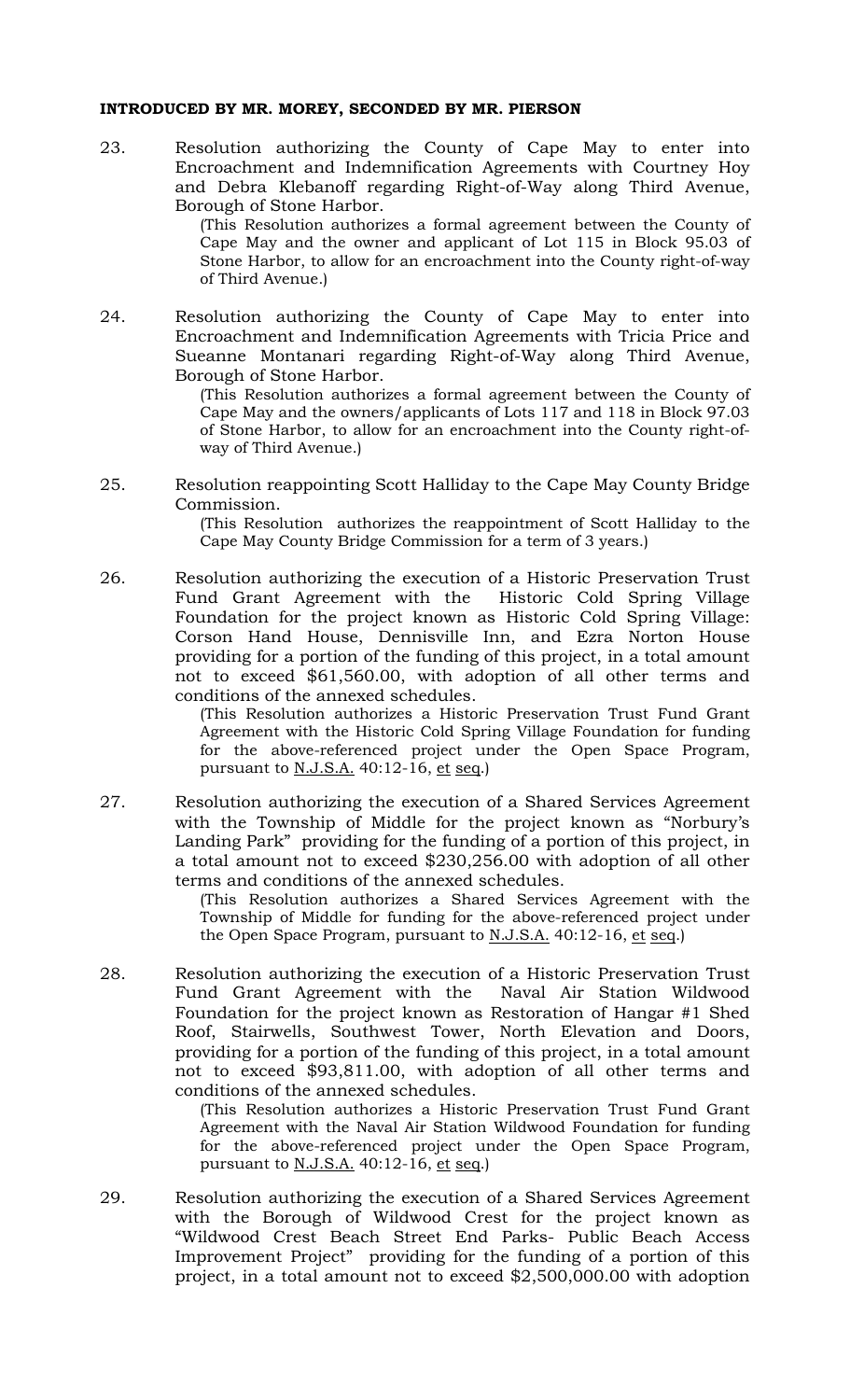of all other terms and conditions of the annexed schedules. (This Resolution authorizes a Shared Services Agreement with the Borough of Wildwood Crest for funding for the above-referenced project under the Open Space Program, pursuant to N.J.S.A. 40:12-16, et seq.)

30. Resolution authorizing the County of Cape May to enter into Encroachment and Indemnification Agreements with Frank Mattera regarding Right-of-Way along Landis Avenue, City of Sea Isle.

(This Resolution authorizes a formal agreement between the County of Cape May and the owner of said property to allow for an encroachment into the County right-of-way of Landis Avenue, Sea Isle City.)

- 31. Resolution authorizing Change Order No. 3 to Contract No. 15-153 with Michael Baker International, Inc. for Grassy Sound Bridge Rehabilitation Project in the amount not to exceed \$29,900.00. (This Resolution authorizes Change Order No. 3 to Contract No. 15-153 with Michael Baker, Inc. for Grassy Sound Bridge Rehabilitation Project in the amount not to exceed \$29,900.00.)
- 32. Resolution authorizing Final Payment in the amount of \$1,157.60 accepting the work and closing Contract No. 17-13 with Stantec Consulting Services, Inc. for Professional Traffic Engineering Services for Commission Bridge Signage.

(This Resolution authorizes a final payment, accepts the work, and closes Contract No. 17-13.)

- 33. Resolution accepting the work and closing Contract No. C1-70 with MJJ Construction, Inc. for construction of Middle Thorofare Toll Booth Rehabilitation for the Cape May County Bridge Commission. (This Resolution accepts the work and closes Contract No. C1-70 with MJJ Construction, Inc.)
- 34. Resolution approving contract documents for Ocean Drive (CR619) over Great Channel Superstructure Repairs and Fender Replacement and authorizing the Clerk of the Board to advertise for bids for same. (This Resolution approves contract documents and authorizes advertisement.)
- 35. Resolution approving contract documents for Ocean Drive (CR621) over Upper Thorofare Substructure Repairs and authorizes the Clerk of the Board to advertise for bids for same. (This Resolution approves contract documents and authorizes advertisement.)
- 36. Resolution authorizing Modification No. 1-Final in the amount of \$126,912.15 to Churchill Consulting Engineers for Professional Construction Engineering Services for 17th Street Bridge Replacement, City of Ocean City.

(This Resolution increases the ceiling amount for additional work that was performed by Churchill Consulting Engineers under their professional construction engineering services agreement for 17th Street Bridge Replacement.)

37. Resolution authorizing an Indemnification Agreement with ALS Association Great Philadelphia Chapter for its ALS Express Bike Ride on June 12, 2022.

(This Resolution gives permission to ALS Association Greater Philadelphia Chapter to utilize portions of County roads for a bike ride.)

38. Resolution permitting Villas Volunteer Fire Company to solicit contributions along Bayshore Road (CR603) in the Township of Lower. (This Resolution permits fire company volunteers to hold 'coin drops' on various dates throughout the summer to obtain public contributions which help offset operational expenses.)